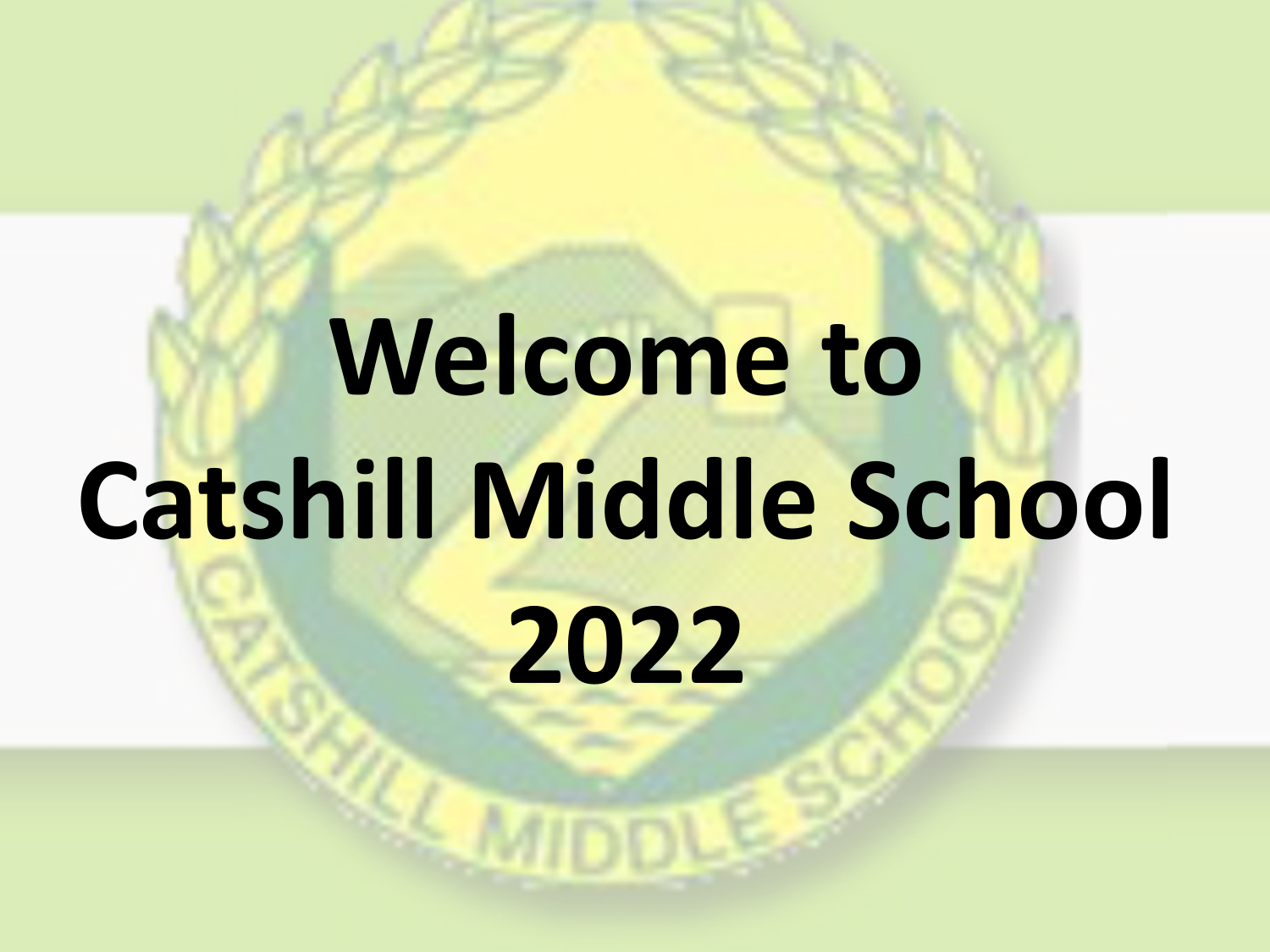

## Contents

- 1. Welcome to Catshill Middle School
- 2. Contents
- 3. Welcome
- 4. Key Staff
- 5. Useful information
- 6. Useful information (part 2)
- 7. Classroom equipment
- 8. Sample timetable
- 9. Daily timings
- 10. Epraise
- 11. Rewards
- 12. Accolades (Headteacher awards)
- 13. Attendance
- 14. Uniform
- 15. CMS provisional plan for September.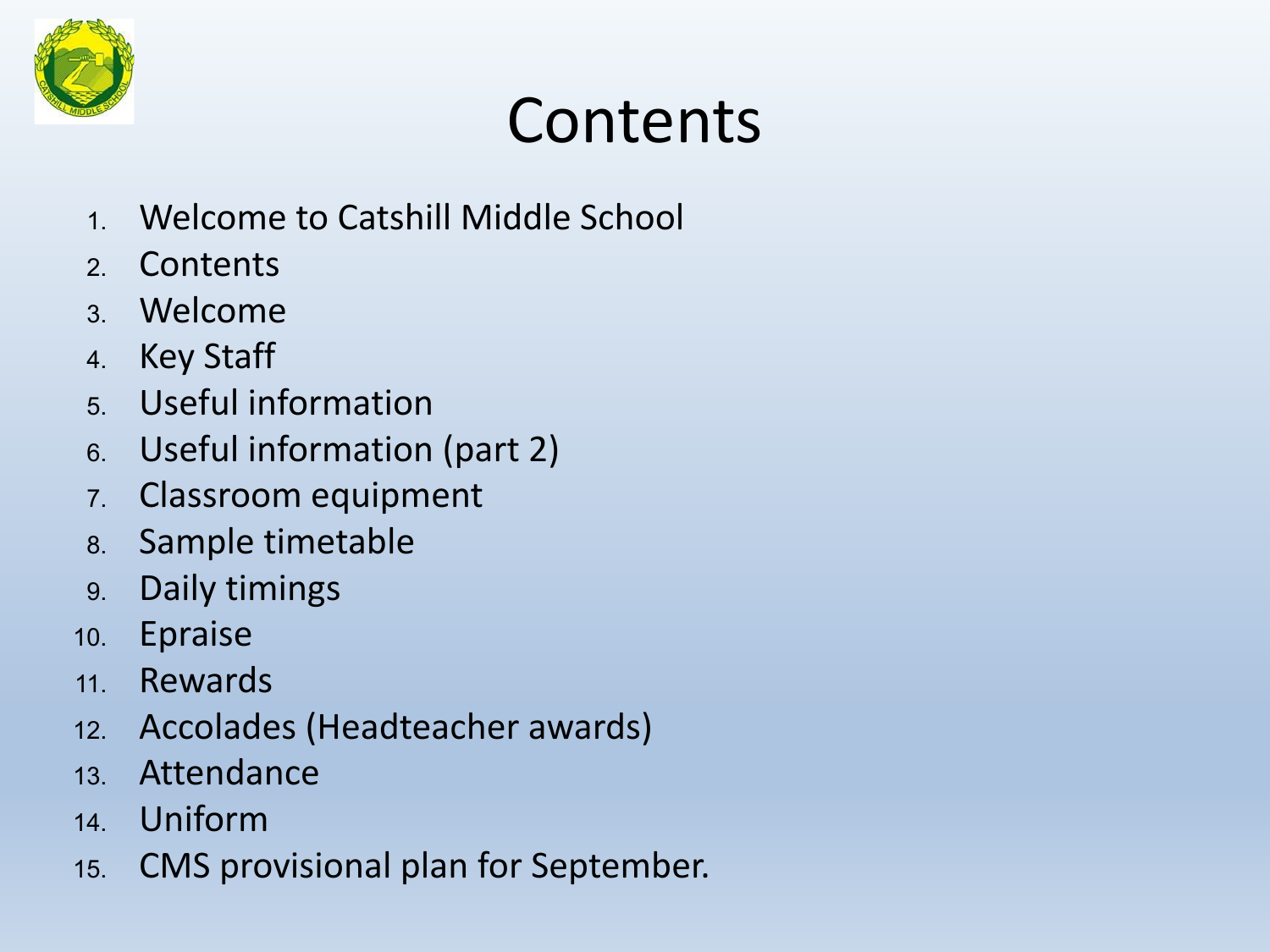

### Welcome

#### **New Intake 2022**

#### **Mr Paul Essenhigh - Executive Headteacher** (seated on the right)

Welcome to our school and learning family. What a year 2022/2023 is going to be. Our curriculum goes from strength to strength as we prepare to support children becoming young citizens in 21st century modern Britain. My key role is the strategic leadership of the Catshill Federation (Catshill Middle School & Catshill First School & Nursery) this includes Finance, Human Resources, Premises & Safeguarding. I hope you find the information in this presentation useful as you prepare for September.

---------------------------------------------------------------------------------------------------------------------------------

#### **Mr James Thompson - Head of School** (seated on the left)

I'm responsible for helping your children to achieve the best possible outcomes both personally and academically. I also lead a team of staff that are responsible for ensuring that excellent behaviours for learning are seen on a daily basis.

Thank you for taking time to read through this welcome briefing. It is vital that you feel warmly welcomed into the school as your child makes the transition from their current school. There may be parents or carers reading this who have children starting in different year groups and you are all most welcome. The information in this guide is geared for new Y5 parents but much of it is applicable to every year group. Welcome to our school.

The children will have more opportunities made available to them than ever before over the coming year. Some of these experiences may be different to previous years, but we will adapt and develop our provision as we go forward together.

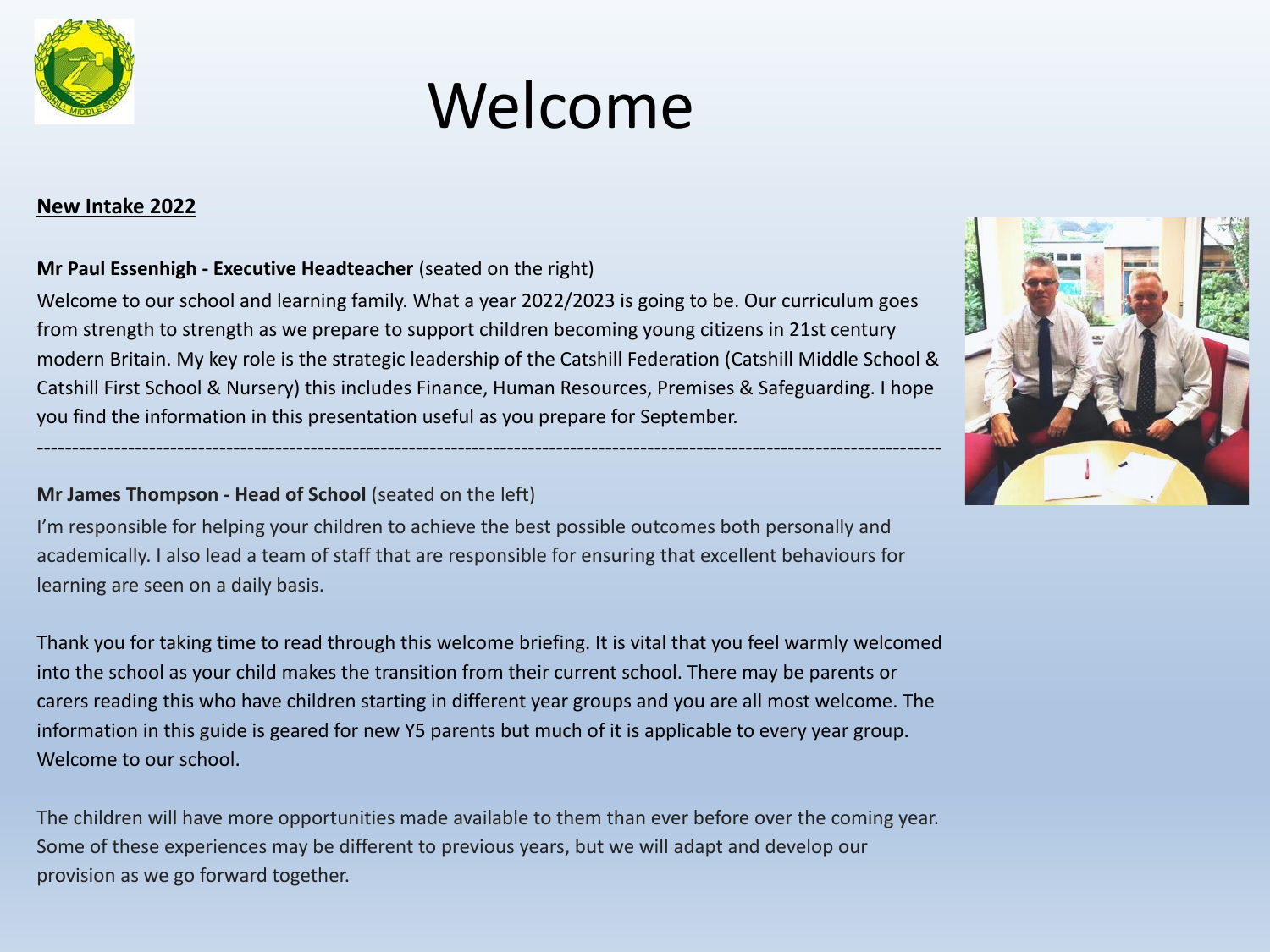

Key staff

#### **Mr Paul Essenhigh - Executive Headteacher, Strategic Leadership of the Catshill Federation**

**Mr James Thompson** - Head of School. Best possible outcomes and behaviours on a daily basis

**Mrs Danielle McCrory** - Assistant Headteacher, Curriculum, Learning & Teaching

**Mr Kenny Hirst -** Assistant Headteacher, Inclusion

**Mr Rick Duerden -** Assistant Headteacher, Pastoral Care

**Mr Dave Hewitt** - Y5 class teacher & Key Stage 2 Pastoral Leader

**Mrs Karen Barton** - Y5 class teacher

**Miss Hannah Woodward** - Y5 class teacher

**Miss Paige Coleman** - Y5 class teacher

**Mrs Abi Dunn** - Y5 class teacher

**Mrs Philippa Nesbitt** - SENDCO

The four year 5 classes will have approximately 30 children in them. There will also be additional sets for English & maths.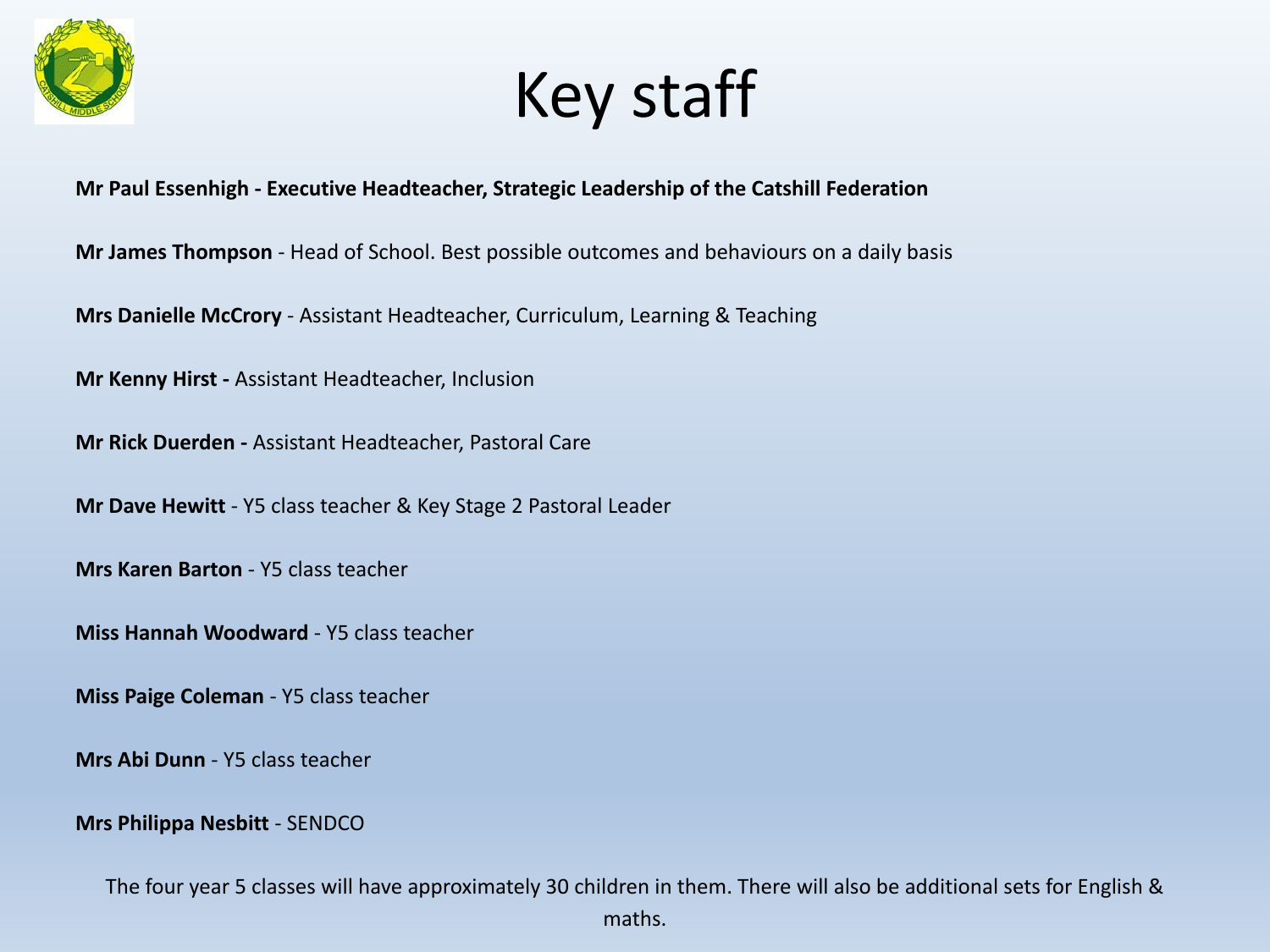

### Useful information

**CMS Uniform** is affordable, functional and smart. School Days and Bromsgrove Sports stock the necessary items. Proper school shoes are required, no trainers or boots. The Admin matters booklet both give additional detail to help you with your purchasing. (This information booklet is on the website in useful documents).

If you are eligible for **free school meals** please do claim. Additional funding is made available to the school if you take this up. Worcestershire is one of the lowest funded authorities so it is very important for us [http://www.worcestershire.gov.uk/info/20062/schools/684/applying\\_for\\_free\\_school\\_meals/2](http://www.worcestershire.gov.uk/info/20062/schools/684/applying_for_free_school_meals/2)

**Voluntary School Fund contribution** - this small amount of money helps us to provide those extras, minibus, rewards, head teachers awards, extra books in library etc. We will contact you during the autumn term bout this.

**Admin Matters booklet** - Contact details are essential. We need to be able to contact someone in an emergency as well as send you messages when we need to. Please keep us up to date with telephone numbers and email addresses. Legally, parents/carers should provide 3 emergency contacts.

**Car Parking** - The Crown Pub permits parking before and after school in the rear car park. (This is on the same side of the road as the school). There is a small amount of parking available in the 'Meadow' car park opposite the school. Please be mindful of our neighbours and avoid blocking their drives. The school car park and the area outside Chadsgrove Special school must not be used for parking by parents and carers.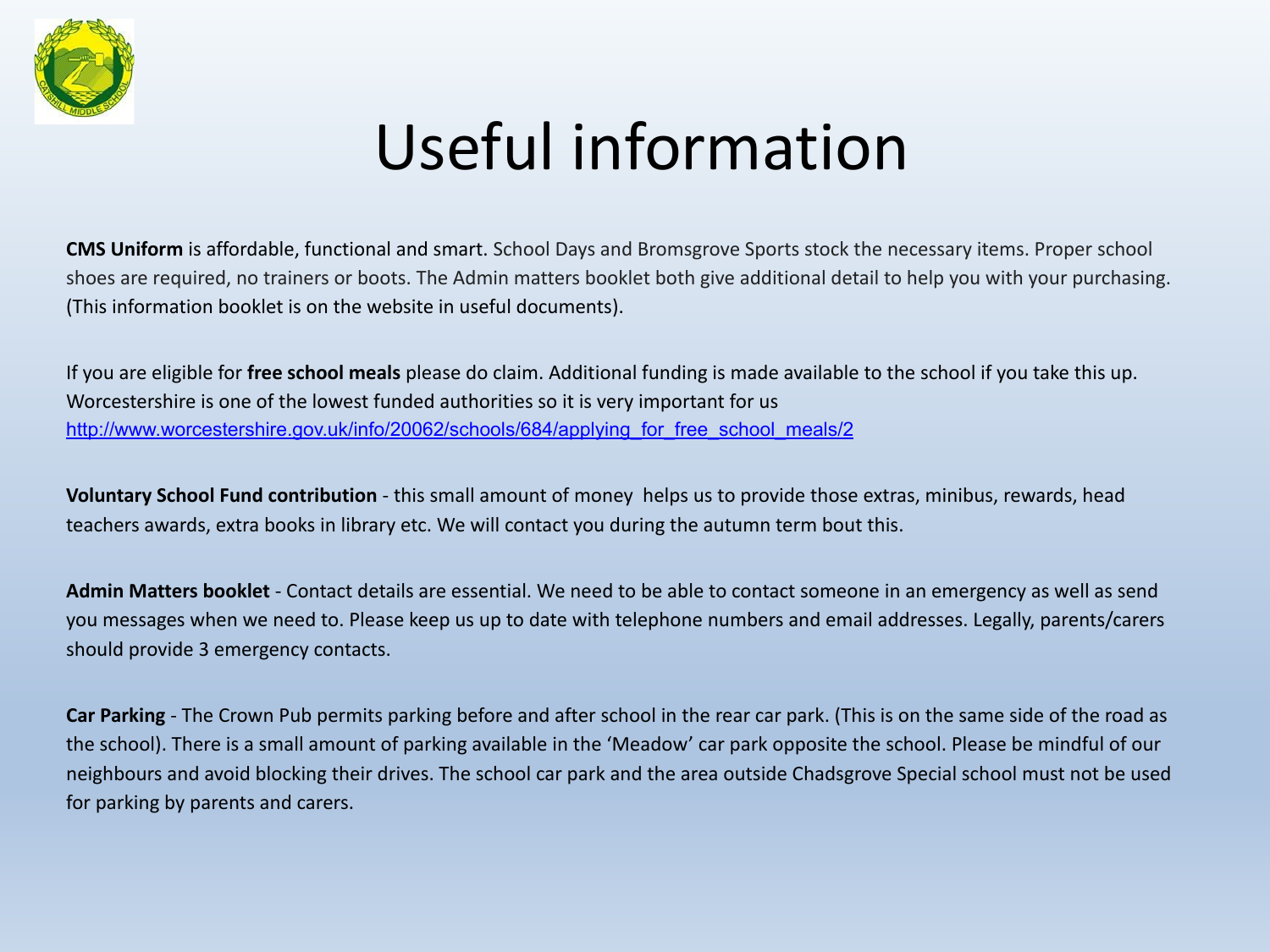

# Useful information (part 2)

**Mobile phones** - Phones should not be brought to school. If there is an urgent need for your child to bring a mobile phone a permit must be issued. Please contact the school office to apply for one. Please make clear plans with your child before arriving in school to avoid the need for phone calls.

**Attendance** - 97% or higher is expected from all pupils. Term-time holidays are not permitted. Fines are pursued. We will always make contact if your child is absent without a reason. We also visit homes when school attendance is a concern. Please communicate reasons for absence on a daily basis using details found in the Admin matters booklet, you can call, text or email.

**Pre and Post school care** - Hang Out Club information in useful links section on website.

**Clubs & Activities** - You can sign up for clubs on epraise when they are running **-** have a go and try something new.

**Communicating with parents and carers -** Epraise, the CMS Website ([www.catshill-middle.worcs.sch.uk](http://www.catshill-middle.worcs.sch.uk)) & Twitter (@Catshillmid) are all used to communicate information at different times. From September 2022, **epraise messenger** will be the default way to communicate. Please ensure you download the app ready for September.

**Arrival and departure times** - Arrive on the playground between **8:30-8:45am.** Staff will be on duty from 8.30am. Children (in year 5) will be dismissed from the bottom gate at **3:20pm**. (Other year groups have different finish times/dismissal locations)

**Governing Body** - Governors at CMS are from all walks of life supporting the school as we move forward. We are always looking to recruit into this team with certain skill sets (staffing,finance, HR, buildings & obviously education). If this is something you think you could be part of do get in touch once you feel ou know how our school functions. Please ask for Mr Essenhigh to contact you.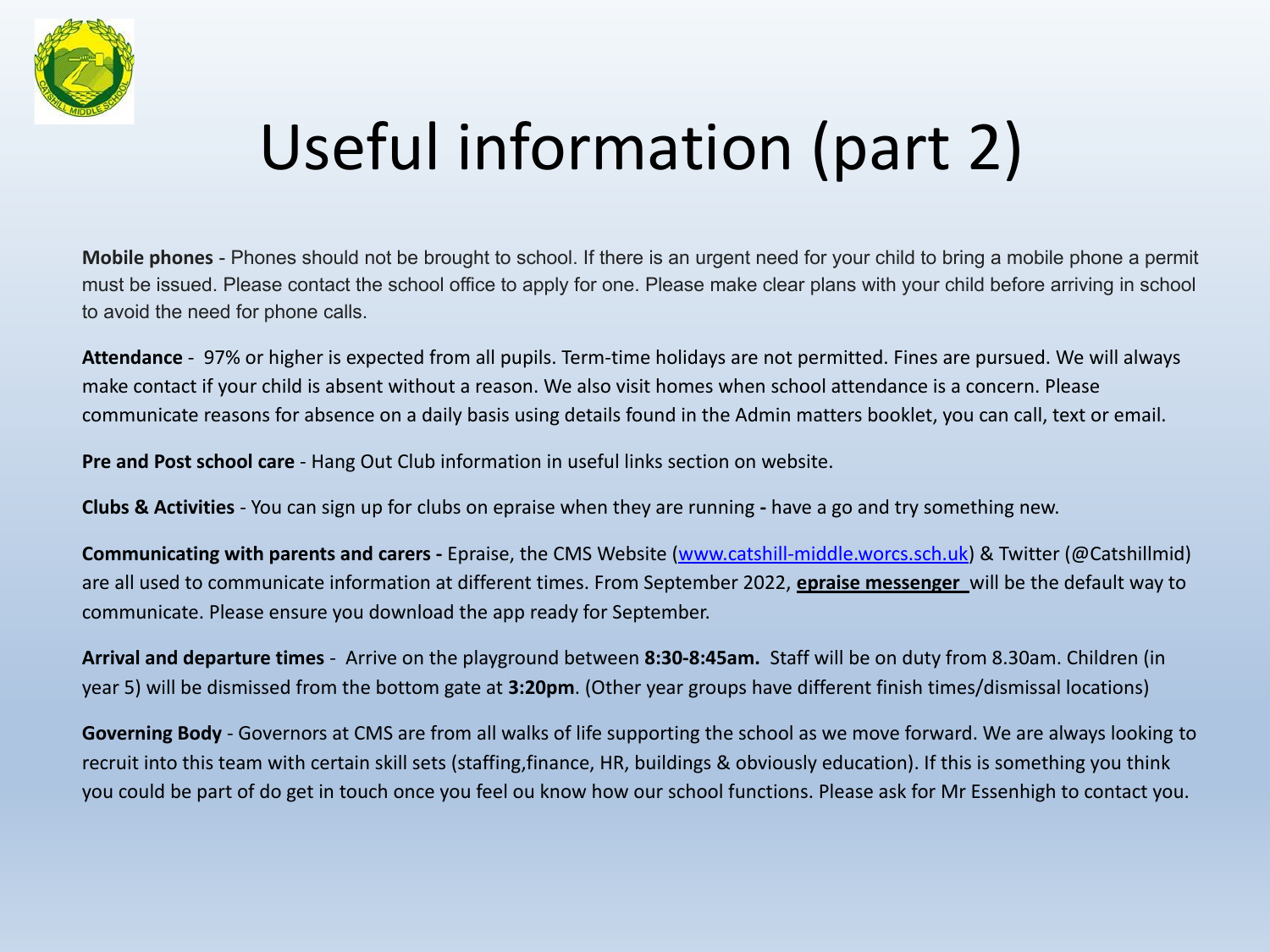

### Classroom equipment

#### **Pupils starting at Catshill Middle School from September 2022 will require the following in a named pencil case.**

- Handwriting pen
- Pencil
- Rubber
- Sharpener
- Ruler
- Pencil crayons

**Reading books** - A reading book will be provided for each pupil to read in school and take home, you will be able to monitor this from home once the term has started, further information to follow.

**PE Kit -** This must be brought to school on the days that your child has PE. The PE kit is identified in the school prospectus. Please make sure it is all named. A timetable to help with this will be issued on the first day in school. There is no expectation for PE kit to be brought in on day 1.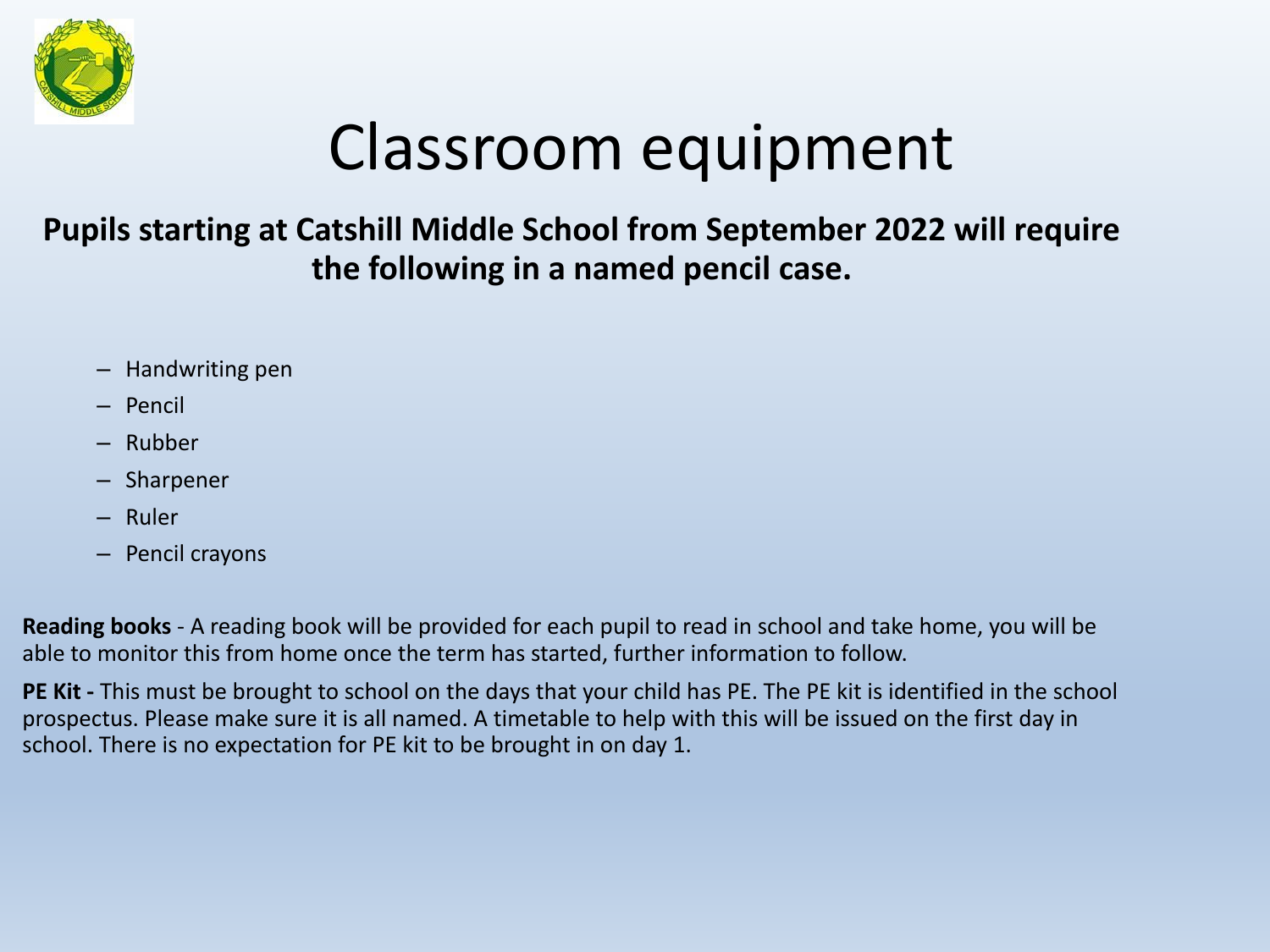

## Sample Timetable

|           |                | Lesson 1 Lesson 2 |       |           | Lesson 3 Lesson 4 |       |                 | Lesson 5    | Assembly            |
|-----------|----------------|-------------------|-------|-----------|-------------------|-------|-----------------|-------------|---------------------|
| Monday    | Maths          | Maths             | Break | <b>PE</b> | English           | Lunch | <b>Hums</b>     |             | Life Skills         |
| Tuesday   | DT             | English           |       | English   | Maths             |       | ading<br>œ<br>Æ | <b>Hums</b> | <b>Whole School</b> |
| Wednesday | Art            | English           |       | English   | Maths             |       |                 | French      | Form                |
| Thursday  | <b>English</b> | <b>Maths</b>      |       | <b>PE</b> | <b>Maths</b>      |       |                 | <b>Hums</b> | KS <sub>2</sub>     |
| Friday    | <b>ICT</b>     | Hums              |       | Science   | Science           |       |                 | Music       | Whole School        |

**You will be able to see this in the epraise app to help you each evening plan for the next day!**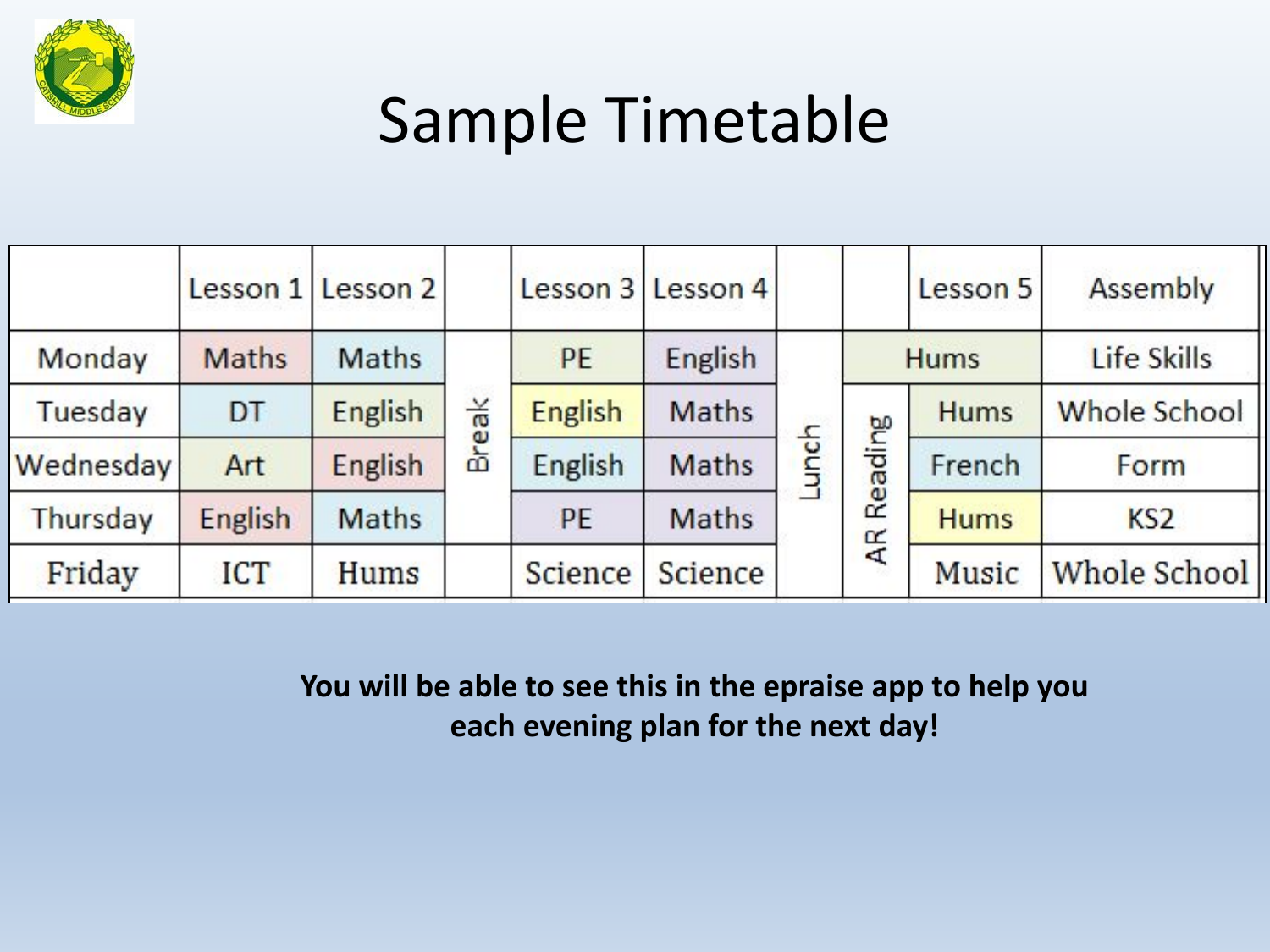

# Daily timings

School starts at **8:45am** prompt please don't leave it to the last minute anytime after 8.30 is fine. Year 5 pupils need to enter the playground through the bottom gate.

Break 10:45am -11:00am - pupils can buy a small selection of snacks at this break and all pupils are encouraged to refuel at this point and have a drink. Please make sure your child has a named **water bottle** which can be filled up during the day if required.

Lunchtime 12:50pm - 1:30pm - pupils can bring their own lunch or can buy from our catering team a variety of meals (£2.30), this includes a variety of hot choices or even a Subway style baguette/roll with a choice of fillings. We all assemble in the main hall on a rota basis for lunchtime. Free school meal entitled children cn choice either. You can choose on a daily basis in morning registration if a school lunch is required.

End of day **3:20pm** (for year 5) - bottom gate collection. Please try and plan where you will meet your child in advance as it will get very busy at the end of the day. A short walk to a meeting point is a very good idea. We always say if a parent/carer does not arrive walk back to us and we can help sort this out. As a parent please do not panic, we do not want any accidents as you head to school to pick them up.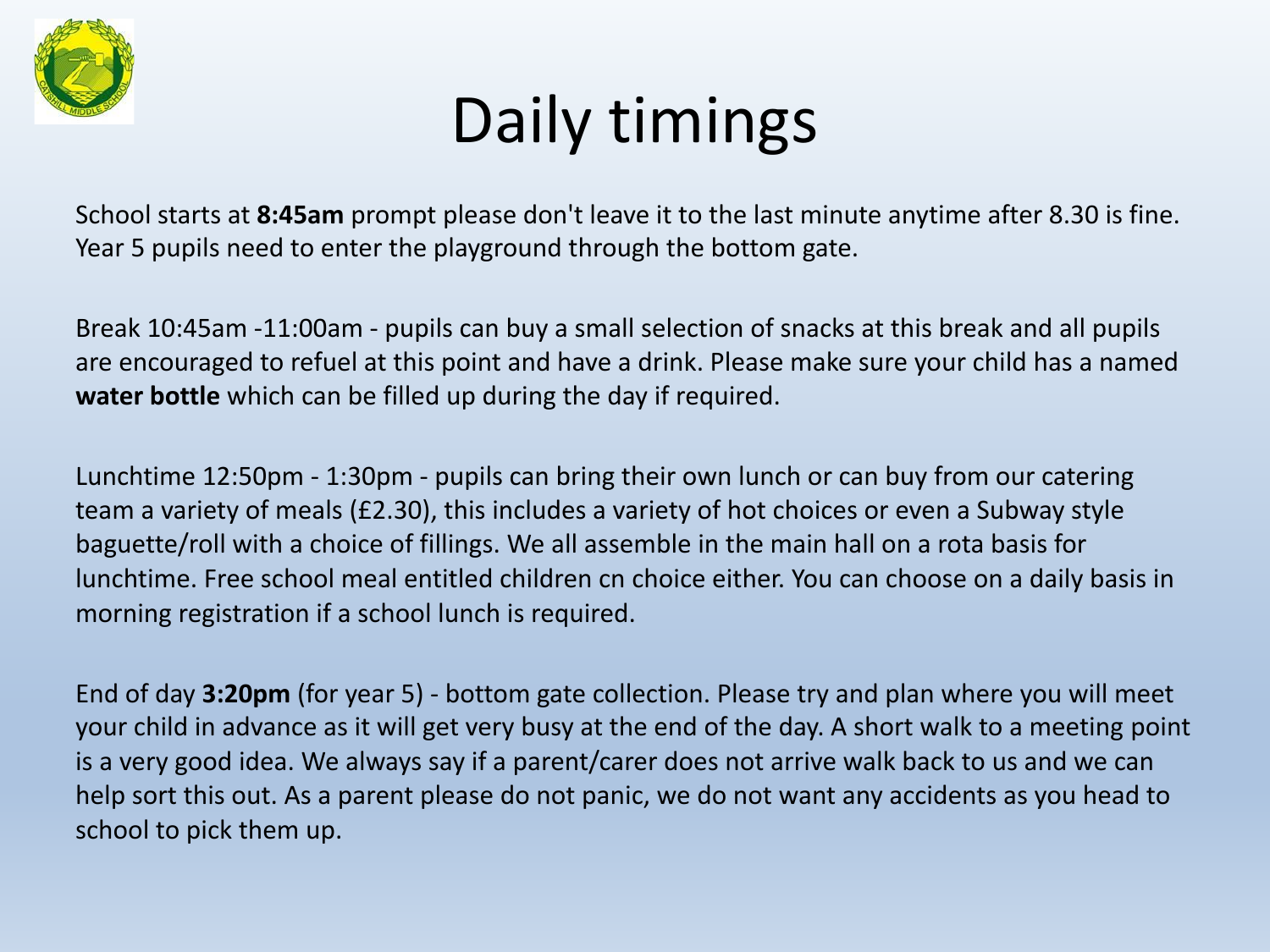

# Epraise



Epraise is a website and app that staff and parents use for many reasons:

- Rewards (epraise points)
- Accolades
- Demerits
- To sign up for clubs
- Parents' evening bookings
- Track attendance
- Set homework
- Communication as required

**It is essential that all parents have access to this app, please take the time to download it for September and we will provide you with the details in the first few days of how to access it effectively.**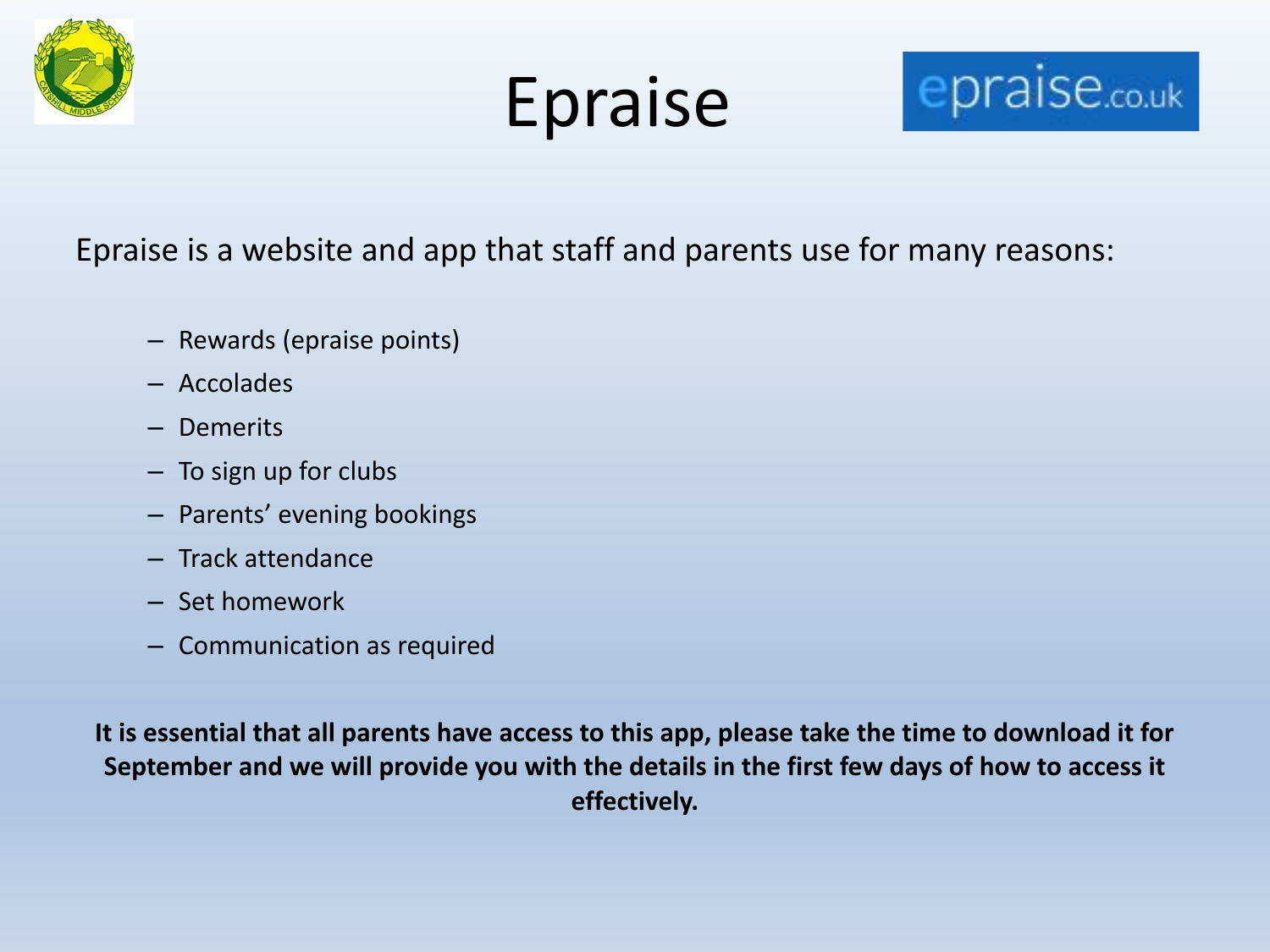

### Rewards

Epraise points

- Turn up to your lesson on time, do as asked and, most importantly, get involved!
- You get prizes for doing the right thing every week. (pens, pencils, rubber, toast and ultimately a non school uniform day)
- For good work, behaviour, manners or kindness.
- You can get a bronze, silver, gold, gold with honours and gold with double honours house point certificates.
- Parents and carers can track epraise points, accolades and attendance on epraise.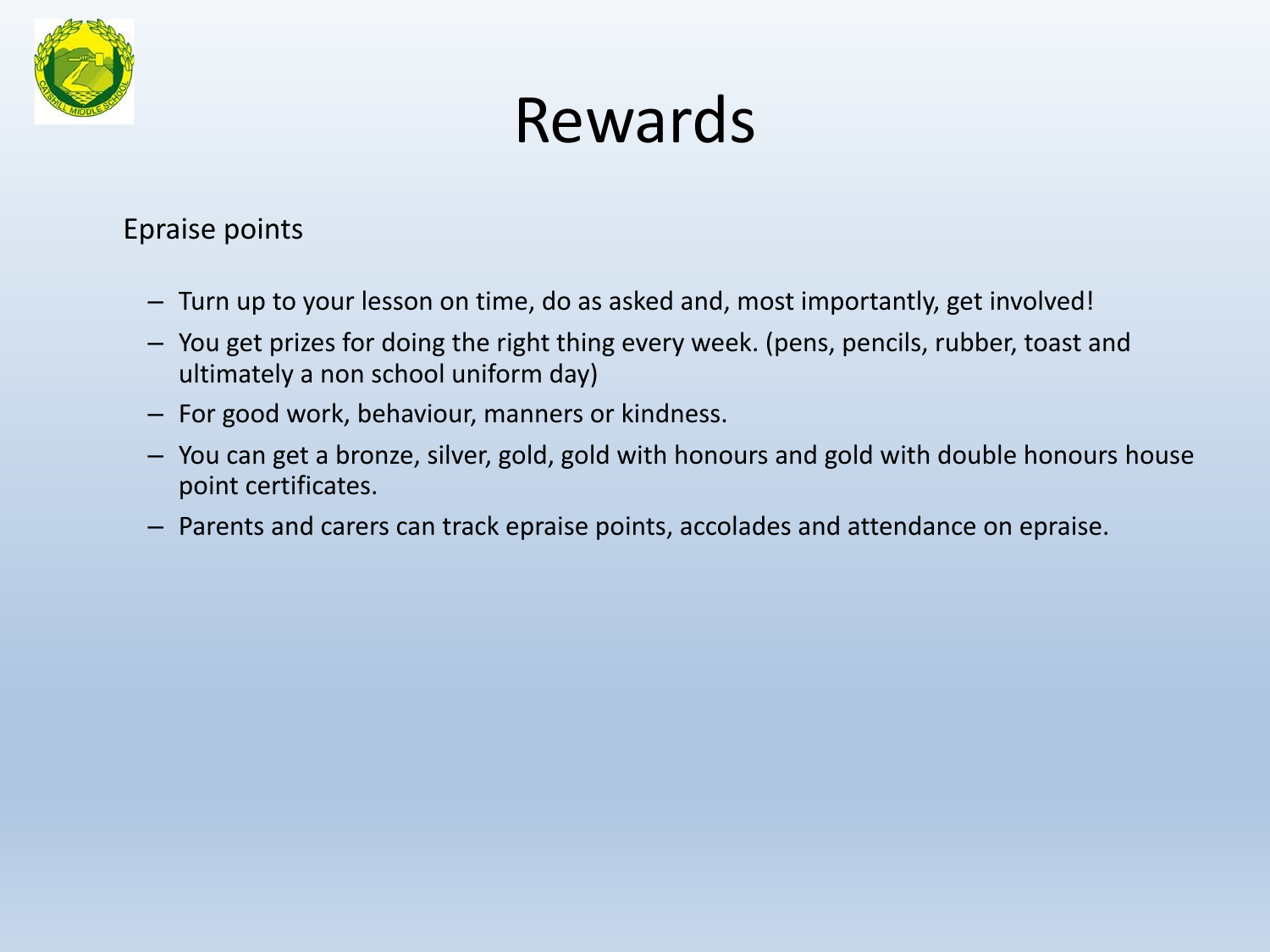

### Accolades

- An extra-special reward given by any staff member in school which is presented to you by a member of the Senior Leadership Team.
- You receive a sticker and a wristband and will be mentioned in the celebration assembly that Friday.
- The accolades are saved and stored on epraise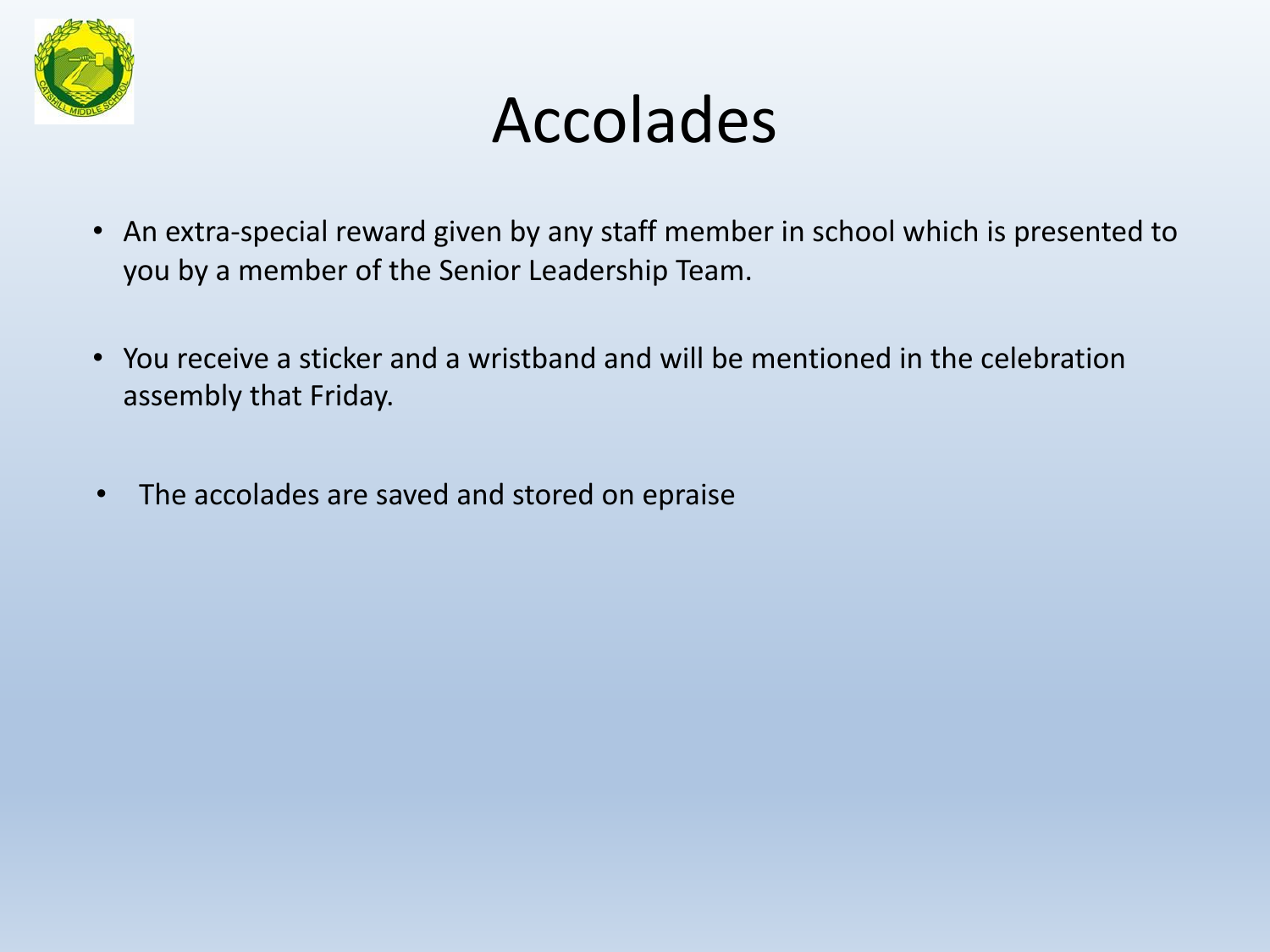

### Attendance

- Each week the class with the highest attendance receives the 'Tendy' trophy and a small reward
- The class with the best attendance across a term receives a non uniform day.
- We have an attendance motto **'In and on time by quarter to nine!'**
- Minutes late in the morning are paid back during social time and children will miss break and/or lunchtimes.

Being frequently late for school adds up to lost learning:

- Arriving 5 minutes late every day adds up to over **3 days** lost each year.
- Arriving 15 minutes late every day is the same as being absent for **2 weeks** a year.
- Arriving 30 minutes late every day is the same as being absent for **19 days** a year. If your child attends school they are more likely to succeed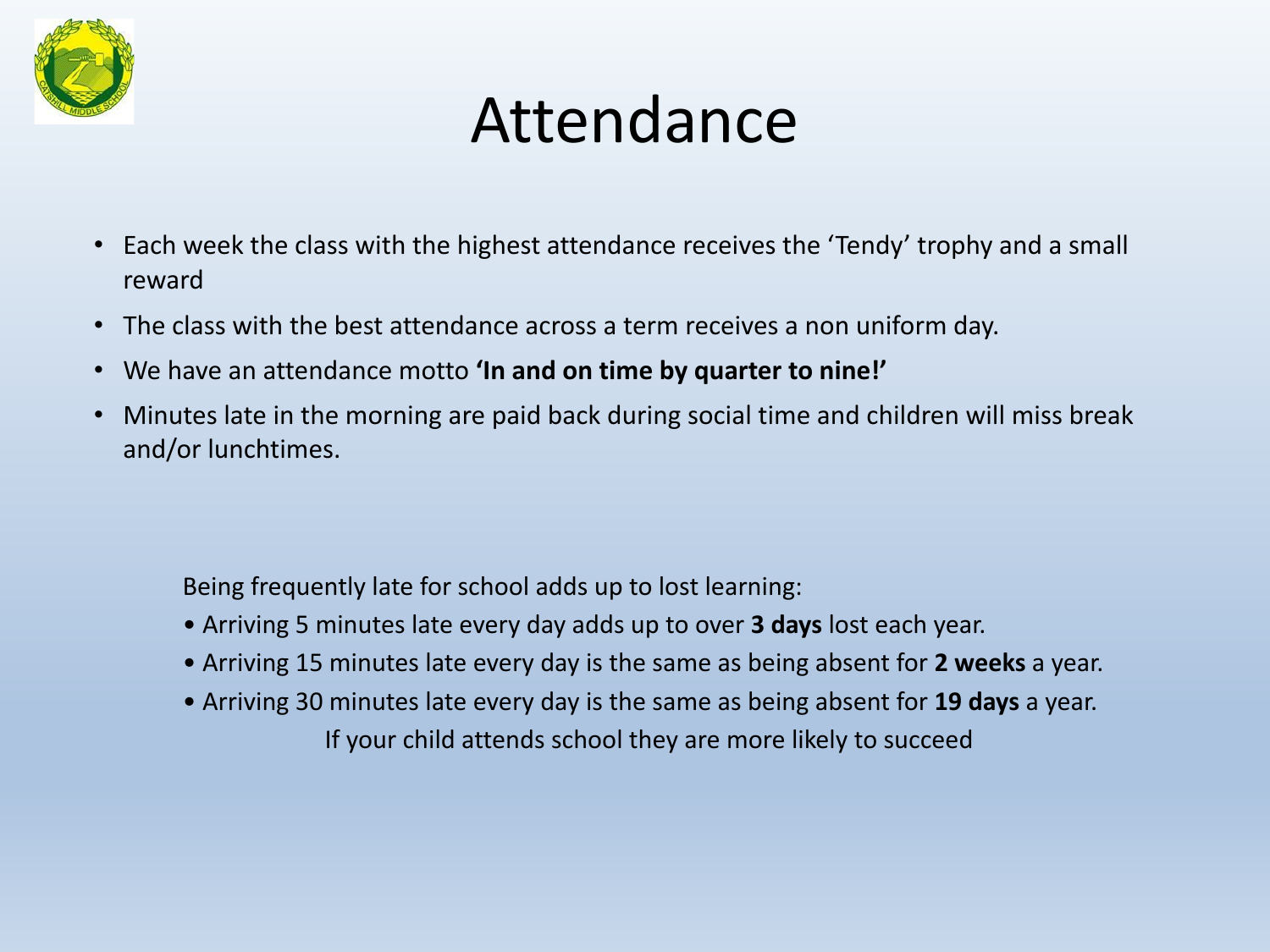

# Uniform

#### Classroom clothing

- Green V-neck Jumper or Cardigan CMS Logo is optional
- Girls White Shirt /Blouse Boys White Shirt

Clip-On School Tie (for all)

- Girls Grey/Black Skirt/Trousers (not skin tight) Boys Grey/Black Trousers
- Girls White Socks, Black Tights Boys Grey/Black Socks
- Girls Plain Black/Brown shoes (low heeled) Boys Plain Black/Brown Shoes

#### **Trainers or Boots of any sort are not permitted**

#### **No jewellery at all apart from a maximum of one plain gold/silver stud in each year. A school bag - named**

#### **A PE bag - named**

PE kit (unisex) - new items will be available for September 2022.

- Catshill PE top
- Black Shorts and socks
- Trainers
- Boots The PE dept will update home when these will be required as well as shin pads etc

**School Coat - we will be using the playground even if the weather is inclement Please name all items of clothing and bags, this will be checked!**